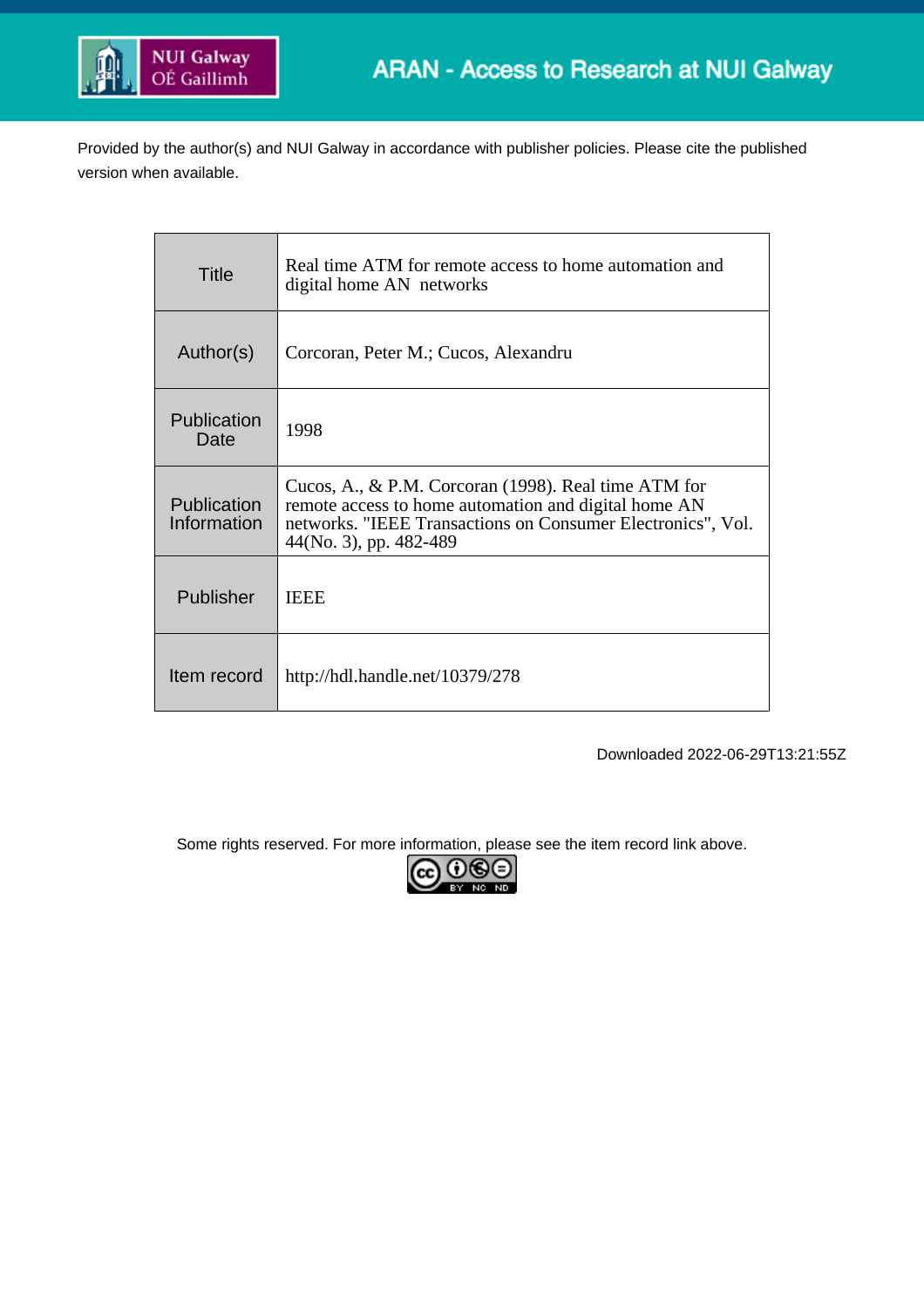# **REAL TIME ATM FOR REMOTE ACCESS TO HOME AUTOMATION AND DIGITAL HOME** *AN* **NETWORKS**

Alexandru Cucos and Peter M. Corcoran Department of Electronic Engineering, University College, Galway

**Abstract** - **Remote access to a home automation network via an Asynchronous Transfer Mode (ATM) network is described. Real-time access to such networks is important in applications**  where the inherent latency of TCP/IP does not guarantee a **response to real-time events on the home network.** 

### **1. Introduction**

Remote access to a home automation network from a computer with an Internet connection, using a Internet/Home Bus gateway has previously been demonstrated [1, 2]. Further, it is evident that a significant proportion of homes are, or will shortly be connected to the Internet. This, in turn, is leading to the growth of many new Internet-based products and services, and the convenience of these for consumers will lead, in turn, to an increasing number of homes with permanent, high-bandwidth Internet connections. The Internet-enabled home is likely, in turh, to catalyse the market growth of home networks as manufacturers of domestic appliances and consumer electronic products seek to gain competitive advantage by adding functionality and providing new services via the developing home-Internet infrastructure.

**Fig1** shows a Home Network in an Internet-enabled houshold. An embedded *interface-gateway* links the powerline network to the wide area network. User access is via any PC connected to the *wide area* 



Fig 1: Home-Network/Internet Infrastructure.

*network* (WAN), or low-end *internet-appliances* (IAs) or set-top-boxITV combos. Note that most of today's end-user WAN implementations are based on TCP/IP although the main internet backbones are more likely to be ATM based.

We also note that an inherent limitation of the TCP/IP protocol is its inability to provide an end-to-end delay guarantee in the case of applications which must provide real-time responses to events on the home network. An example of such an application might be a "network diagnosis service" [3] which would remotely analyze and test the behavior of a home network and the devices connected to it. Such a service will be needed by modern consumers as more and more domestic appliances become Home Bus enabled. ATM has emerged as the most promising technology in suporting such real-time communication services.

Thus, in this paper, emphasis is placed on the potential to implement real-time access to the home network. Other potential benefits of using ATM over conventional TCP/IP wide area networking are also disscused including the potential for ATM to provide intemetworking with *universal serial bus* (USB) and *IEEE* 1394 home networks.

### **2. System Overview**

In this section we describe the prototype experimental setup used in our work. We also describe what we mean by real-time ATM and how an ATM wide-area network can be physically integrated with a home network.

#### **2.1 Experimental Set-Up**

Our experimental setup is shown in **Fig 2** and has the following components:

1.- *CEBus Monitors* modem like devices which interface the power line network with the serial port of a PC.

2.- *Pentium 133Mhz, 32MB RAM* 

**3.-** *ATM Switch* high-performance switch that enables to connect 25Mbps ATM end-stations both to each other. 12ports 25Mbps, suports **ATM** Forum-compliant UN1 3.0 or 3.1 singalling, UTP cabling.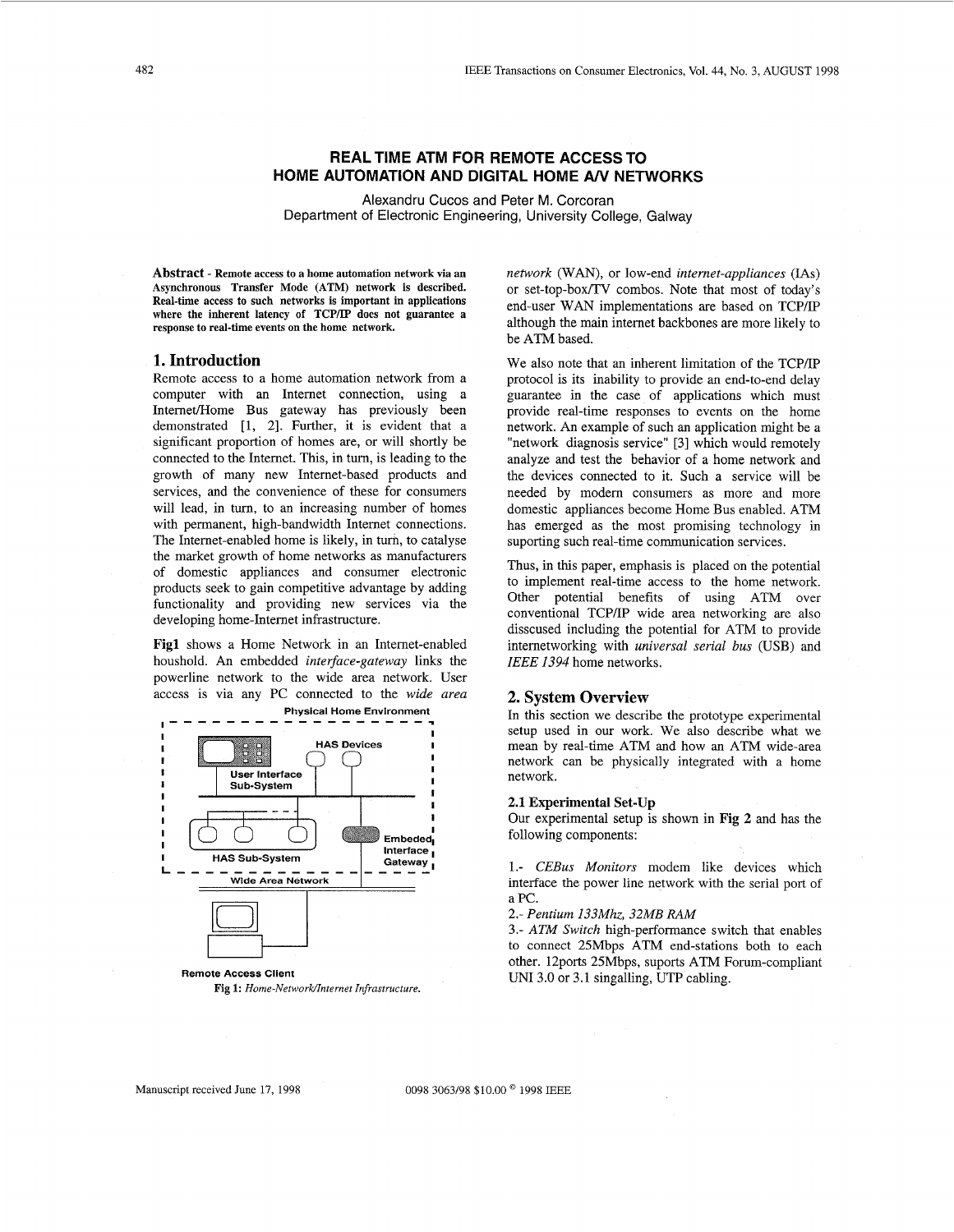4.- *25Mbps ATM network adapters* that have 128kbytes of on-board **SRAM,** require one interrupt channel (which can be shared).



#### **2.2 Real-Time ATM**

The key advantage of an ATM network over a TCP/IP network is its ability to handle delay-sensitive applications. It boasts a comprehensive set of network protocols to specifically address the requirements of real-time traffic. These include a range of service classes for transporting various types of data, as well as circuit-emulation capabilities. ATM specialized service classes for real-time support include, *Constant Bit Rate* (CBR) and *Variable Bit Rate* - *Real-Time*  (VBR-RT) are two service classes applicable to real-time applications.

There has been a lot of research addressing the issues involved in providing real-time end-to-end delay guarantees. End-to-end in a networked environment can mean different things to an application. We classify end- to-end into three principle categories:

- **(i)** Application-to-application (AtA), **(ii)** memory-to-memory **(MtM),** and
- **(iii)** network interface-to- network interface (NtN).

Each of these different real-time implementations is summarized briefly below:

AtA is where the guarantee is provided from the moment the sending application generates the data to the moment the receiving application retrieves the data.

MtM is where the guarantee is provided from the moment when the data is taken from the sending host memory to the moment when the data is deposited into the receiving host memory, regardless of when the data is generated by the sending application and when the receiving application actually retrieves the data.

**NtN** is simply the network guarantee from when the data is transmitted from the sending network interface to when data is entirely received by the receiving network interface.

Different application scenarios require different levels of end-to-end guarantee. As the bandwidth of most Home Bus applications is relatively small the application can use NtN without significant problems.

### **2.3 Integrating ATM with the Home Network**

In this paper we show the implementation of an example home service application, programmed using the **BSD** network socket model. The integration of **an**  typical home networking protocol with ATM transport layer is also described.

In a companion paper [4] we introduce the hypothesis that the Internet-enabled home is likely, in turn, to catalyse the market growth of home networks as manufacturers of domestic appliances and consumer electronic products seek to gain competitive advantage by adding functionality and providing new services via the developing home-Internet infrastructure. In this emerging market scenario a key issue will be how consumers can access networked home appliances, and equally how these applicances can access services and resources on a TCPAP wide-area-network (WAN) from a local home network. The former is desirable to improve the accessibility and utility of applicances to end-users in a networked home environment; the latter allows appliances to gain added-value functionality by providing networked based services and by accessing distributed applications software, including systems-level upgrades.

There are two key approaches to these problems:

**(i)** direct routing of network packets from the home network onto the WAN, and *vice-versa.* 

**(ii)** brokering and management of accesses between the two networks by an *intelligent* gateway.

The gateway architecture described in a companion paper [4] assumes that approach **(ii)** will prevail and descirbes a three-tier software architecture for implementing the home gateway. In this paper we are mainly concerned with a scenario which overcomes the inherent limitations of TCPAP and allows a working solution to approach **(i)** to be realized.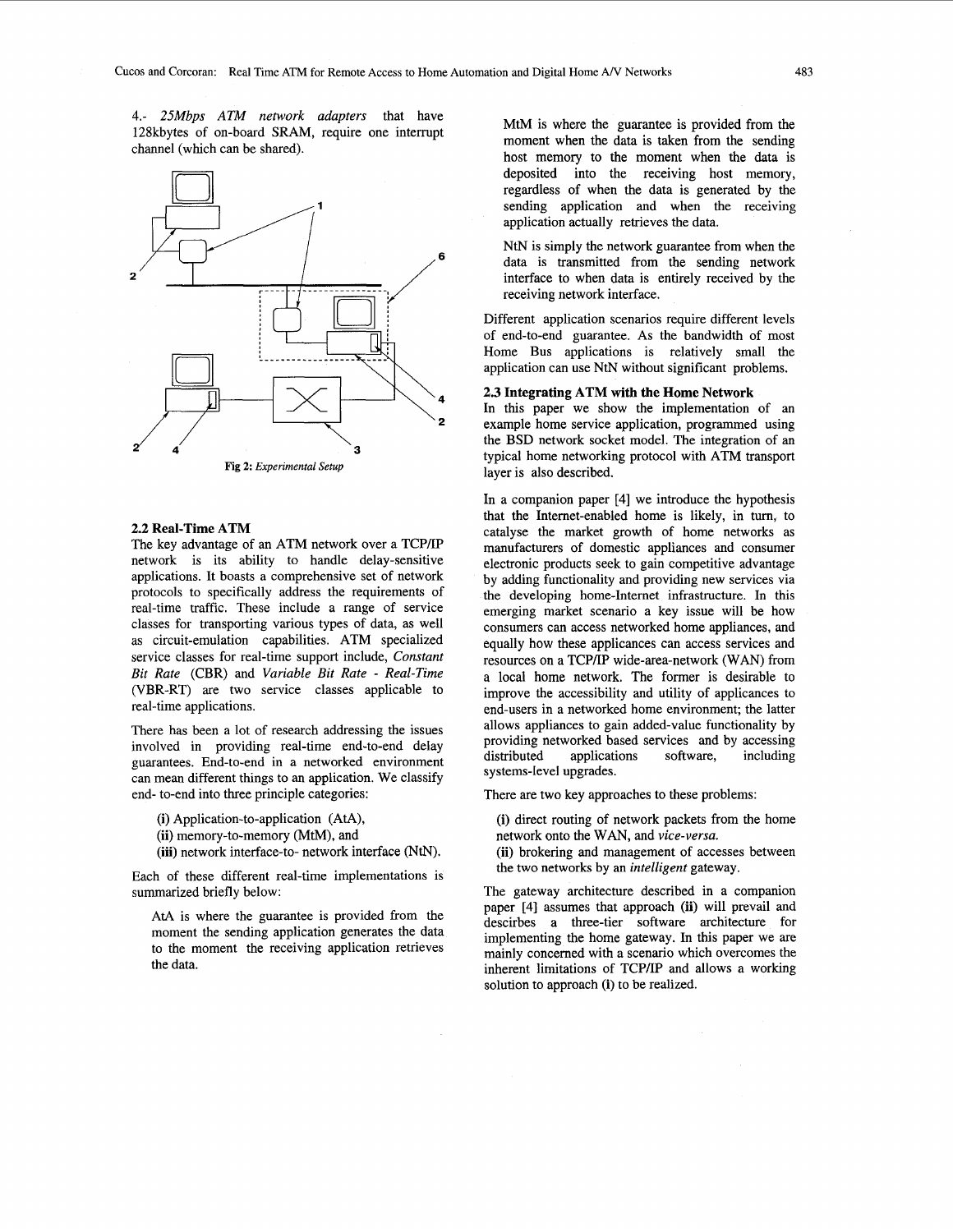In **Fig 3** we show the basic elements that enable remote access of an Home Automation Network. The dynamic data structures which provide a real-time representation of a Home Automation Network can be relocated to the remote end-system, or "application client" due the high speed connection-oriented nature of the ATM Network. Home Automation Network traffic is continually monitored and interpreted and these data structures updated accordingly.



**Hardware Node with low-level ATM ATM connection support** 

At the physical interface between the ATM network and the home automation network, the hardware node with low-level ATM connection support is implemented by a driver-agent - *SIOd.* 

### **3. The Network Interface Layer**

In our functional implementation of the network architecture we have used a modem-like device which interfaces with a CEBus powerline network via the serial port of a PC. In this section we describe our particular implementation of the interface between the home network and the ATM wide area network. A detailed discussion on related ATM issues is also given.

### **3.1 Agent for Powerline Networks** - **SIOd**

It is the serial IO-daemon (SIOd) which provides the main bridge between the home automation network and the ATM wide area network. In practice there will be a dedicated hardware unit which implements the necesary physical and data-link layer interfaces to the communication medium of the home network. The role of the SIOd is to implement a ATM style network socket interface to the Home Automation Network.

We have two posibilities in designing our daemon:

### **(i)** multitasking SIOd

**(ii)** single-tasking SIOd

The core of the multitasking SIOd consist of two main processes, one for Rx of packets from the ATM socket and Tx of packets onto the home network, a second for Rx of packets from the home network and Tx of packets onto the ATM socket.



The single-tasking SIOd consists only of one process for Rx of packets from the ATM socket and Tx of packets onto the home network. **Rx** of packets from the home network and Tx onto the ATM socket is made asynchronously using the signalling capabilities of the Linux operating system. The internal structure of this serial IO-daemon (SIOd) is shown in **Fig 4.** The daemon is continously polling the ATM socket for incomming packets. Whenever new data is avaiable on the serial port the Linux Kernel generates a SIGIO

**Fig 3:** *Real-Time ATM Vs TCPJP*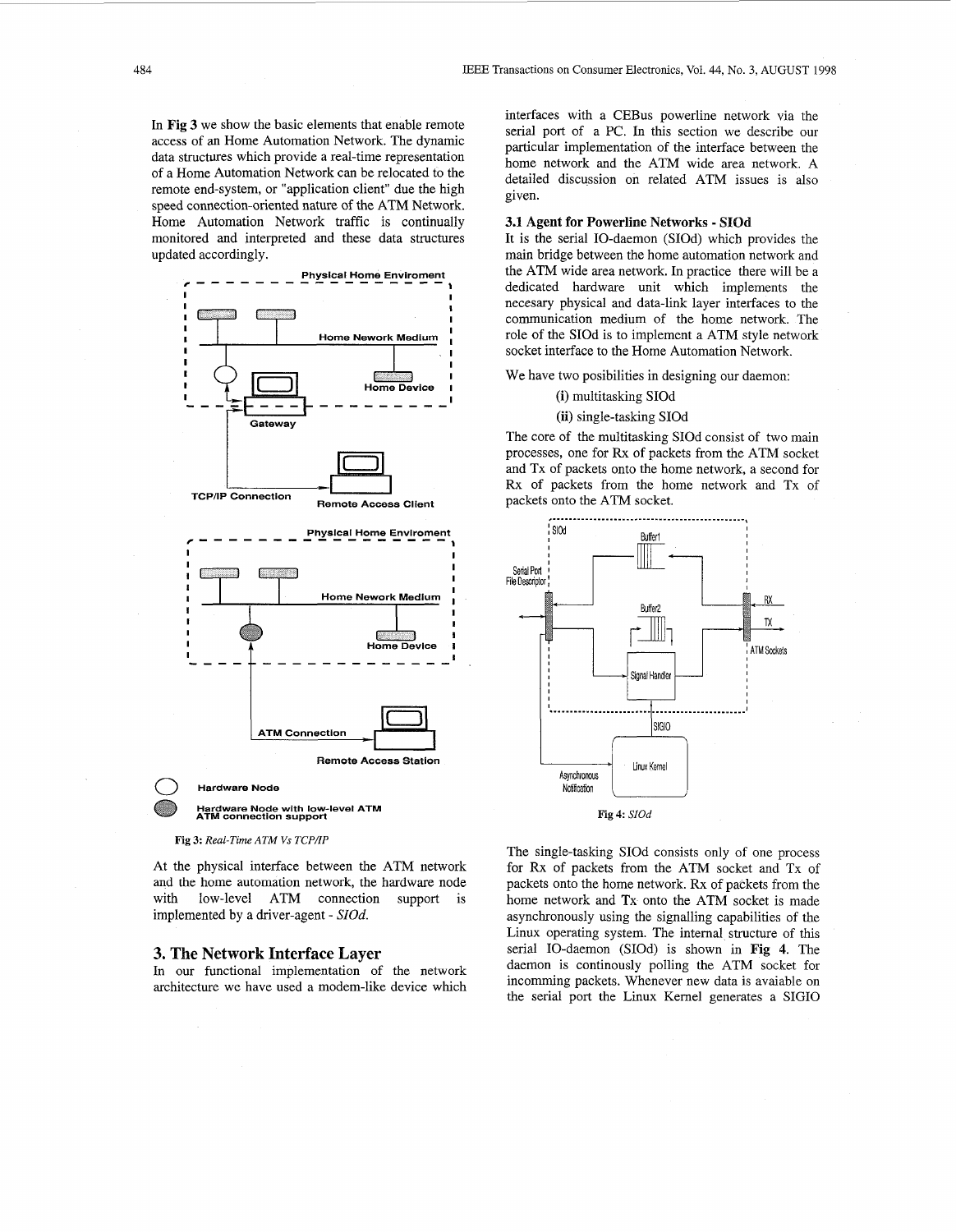signal which is caught by SIOd. The associated signal1 handler reads the available packet from the serial port and puts it onto the ATM socket.

#### **3.2 ATM Considerations**

VBR class allows us to send data at a variable rate. Statistical multiplexing is used and so then may be small nonzero random loss. Depending upon whether or not the application is sensitive to *Cell Delay Variation* (CDV), this class is subdivided into two categories: *Real-Time* Variable Bit Rate (VBR-RT) and *Non Real -Time* Variable Bit Rate (VBR-NRT). While cell transfer delay (CTD) is specified for both categoires, CDV is specified only for VBR-RT.

CTD is the delay experienced by a cell between network entry and exit points. It includes propagation delays, queueing delays at various intermediate switches, and service times at queuening points.

CDV is a measure of variance of CTD. High variation implies larger buffering for delay sensitive traffic.

Most home networking protocols tend to generate large numbers of relatively small packets i.e. <4Obytes, the number of packets per time unit is also variable so we consider that the best ATM service class for our purpose is the VBR-RT class.



**Fig** *5: Linux ATM signaling concept* 

For our experimental setup we use a Unix clone operating system **(OS).** The **OS** kernel implements a simple protocol to support ATM signalling. All the main complexity of ATM signalling is delegated to a user-mode daemon process *[6].* This configuration is shown in **Fig 5.** Communication between the kernel and the signaling daemon is generally assumed to be reliable and to preserve the sequence of the messages. Furthermore, it is assumed that there is a queue when sending to the daemon so communication is asynchronous. Communication is synchronous from the signaling daemon to the kernel. There is only a single sequential communication path in either direction.

Messages related to different sockets may be interleaved.

The signaling daemon is not directly involved in opening a *virtual connection* (VC) for data traffic - that task is handled entirely by the kernel.

The protocol is designed for the use with Berkley-style sockets. All the general operations such as binding to a local address, requesting an outgoing call, accepting incoming connection, etc, are suported. **Fig 6** shows the socket descriptors in the kernel and in the signaling daemon. The socket descriptors in the kernel consist of a general socket structure and the ATM specific VC structure.



**Fig 6:** *Socket descriptors in the kernel and in the signaling daemon* 

In ATM, the fundamental communication paradigm is the connection. In our current implementation we are using *permanent virtual connections* (PVC). Opening a PVC socket implies attaching an endpoint to a connection that already exists in the network. The state diagram shown in **Fig 7** illustrates the life cycle of PVC sockets. PVC sockets are created with the "socket" system call. Then the QOS requirements are indicated, an address descriptor is set up, and a bind or connect system call is called to open a virtual channel **(VC).** During connection preparation parameters are set and general local resources, *e.g.* socket descriptors, are allocated. During connection setup local networking resources, *e.g.* bandwidth, connection identifiers, buffers, etc are allocated.

After these two steps are completed then real-time data exchange between Home Automation Network and remote end-system is possible. Finally, during connection tear-down communication is stopped and resources are de-allocated. The reader is referred to [4] for further details.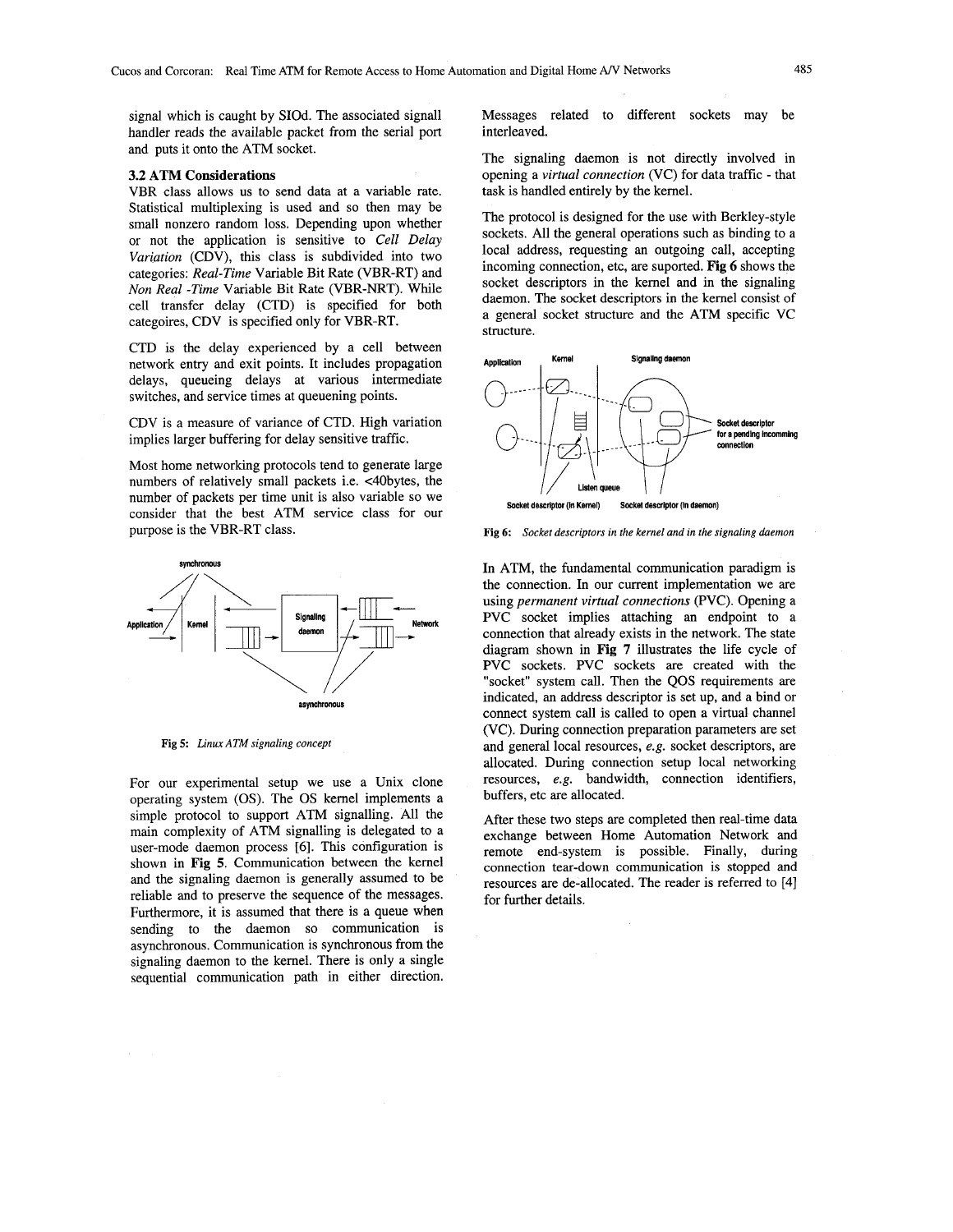

### **4. Sample Applications**

There are several existing and emerging home networking technologies. One of them is the Consumer Electronic Bus (CEBus), a multi-media LAN standard introduced by the Electronics Industries Association. Other emerging standards in the Home Network arena include *universal serial bus* (USB) and *IEEE 1394.* In this section we consider some potential applications for practical Home Networks which can take advantage of the characteristics of our *real-time* ATM implementation.

#### **4.1 Virtual CEBus Network Devices**

Using our RT-ATM implementation a *virutal* CEBus network, with *virtual* devices can be created on the application client. This takes advantage of earlier work we have done on TCP/IP networks, again using the BSD socket model as our internetworking metaphor.

These *virtual* devices, or VDevs can interact with the real CEBus network in real-time over the ATM link. This allows the creation of "new" device personalities whose behaviour can then be characterized through interaction with a real CEBus network. It also opens up the possibility to bridge local CEBus networks at remote locations. Another key application for this technology will be in remote network diagnostics *[3].* 

In **Fig 8** we show a simple Home Automation Network. One of the "real" devices sends a packet to our *virtual device* which is simulated by a software entity which is running on the *application client.* The "real" CEBus device is waiting for an *immediate acknowledgement*  (IACK) message. The IACK mechanism enables the transmitting node to determine the succes or otherwise

of its messages across a single medium - the IACK scheme does not work across routers, brouters, etc. When the *virtual device,* which is the receiving node in this instance, determines that a frame has been properly received and that an acknowledgement is required, it must form an IACK and sent it out over the channel within 2 *Unit Symbol Time,* or UST's, of receiving the *End-Of-Packet* (EOP) symbol. At this point, all other nodes are in the minimum wait period of 10 UST's so the receiving node is assured of gaining immediate channel access. The originating node requires the IACK preamble within 6 USTs of transmitting the EOP symbol for the frame.

If the IACK is correctly received, the originating frame can discard the original packet, else it must prepare to retransmit. As we can see time constraints are critical, an ATM connection with required QOS can guarantee us a correct functioning of the home automation network.

### **4.2 Adding a Java Interface**

Java has become very popular as a development language. There already exists a Java class library that provides all the necessary tools to construct virtual CEBus devices *[2].* For this reason we wrote some C native methods to allow these Java classes to access the Linux ATM capability using the  $JDK1.1.3$  native method interface. We have created an "endpoint" object called *AtmConnection* whose main methods are described in Tablel. These native methods are used in

#### **HAS Device**

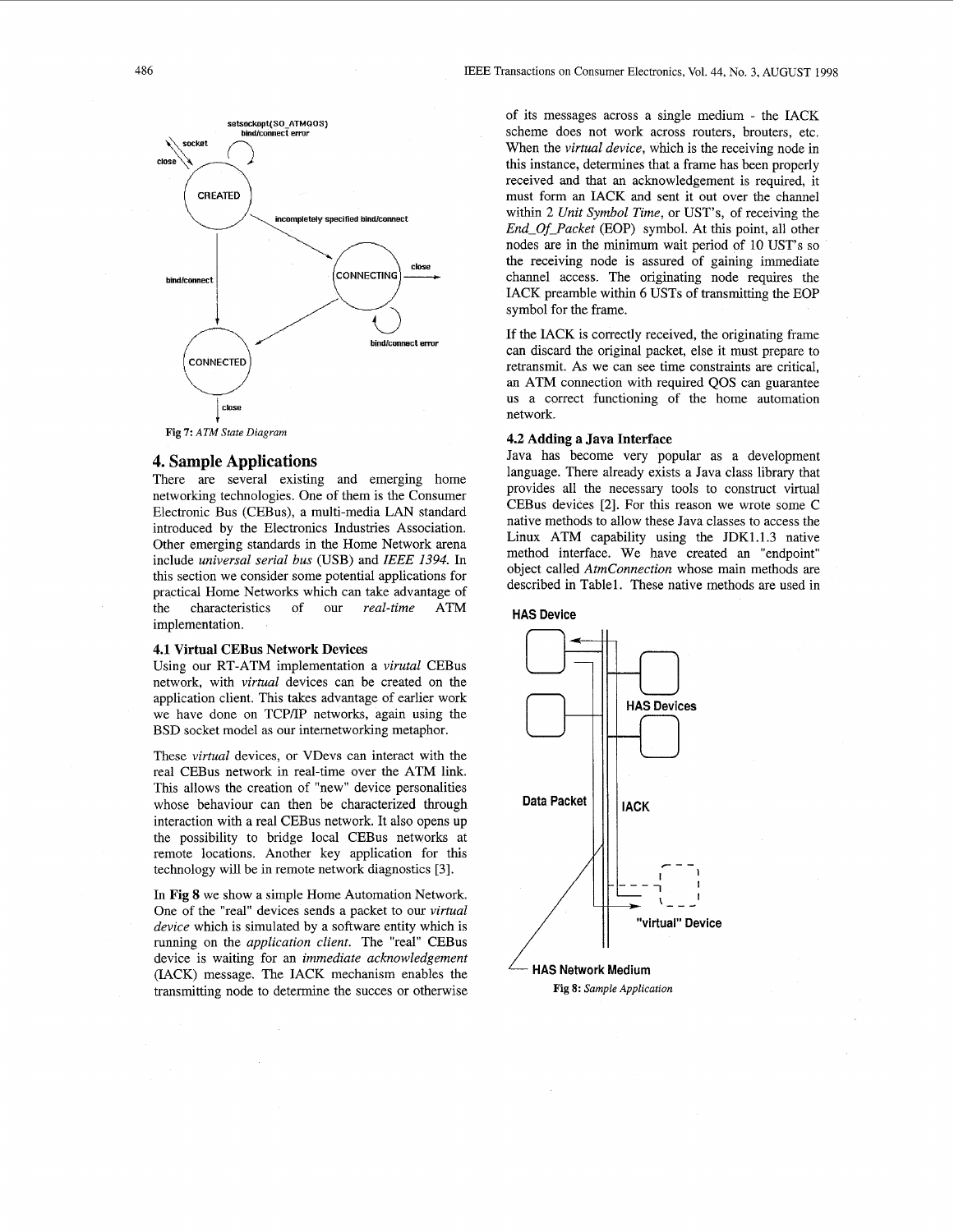two main threads running on the remote system. One thread is used for receiveing packets from the ATM network and to update the virtual devices accordingly. The second thread is used to send packets, generated by the virtual devices, onto the ATM connection.

| Method:   | Description:                         |
|-----------|--------------------------------------|
| Open()    | opens the ATM connection             |
| Close()   | closes the ATM connection            |
| Send()    | sends some data on the ATM<br>socket |
| Receive() | receives inconing data               |

**Table 1:** *Native Methods of the AtmConnection Class* 

The following Java code fragment illustrates the creation of such an object used by the receiving thread.

AtmConnection atm = new AtmConnection(ConnectIdent, Qos); Packet packet = new Packet ();

**1"** ................................... " I ~-

atm.Open(); atm.Receive(packet); atm.Close();

#### **4.3 Network Testing and Analysis**

The CEBus standard is a subset of the OS1 seven-layer model. In particular it conforms with the OS1 model at the three lower protocol levels: Physical, Data Link and Network layers. The implementation of these lower layers is quite robust and a practical CEBus network is fault-tolerant. Despite this robustness, communications errors will still impact on network performace generating increasing traffic, incomplete packets and excessive usage of IACK call-backs.

In worst case situations it is conceivable that a network may fail, or be rendered dysfunctional, by a single faulty node. The fault diagnosis system consists of a CEBus node with a physical interface to the AC power-line [7]. This *active node* [3] is connected to a remote system via an ATM network and controlled by software running on the remote system.

The fault diagnosis system has the possibility to capture packets from all other nodes in the home network. Test packets can also be generated to allow testing of the network. This feature allows periodic or continous remote testing of a suspect node and would be particulary useful for the detection of intermittent fault conditions. The remote system controls the analysis of the network monitoring activities and presents data summaries and control functionality via a GUI interface [3]. Real-time response from the remote system is extremely useful in detecting and analysing errors that imply precise time measuring. Below we **describe two** possible **errors** types:

**Failure to send IACK packets** - if a CEBus node transmits a packet and the packet data indicates that an ACK packet is expected, then the next packet received should be an ACK packet from the receiving node. The fault diagnosis system must examine all packets to see if an ACK packet is requested, and then check the next packet to see if an ACK packet was sent. Failure to do so suggests that the receiving node is faulty and can be checked by transmission of packets to the suspected faulty node.

**Incorrect Channel Access Method** - all CEBus nodes must adhere to a set of rules for obtaining access to the AC powerline medium. These rules, known as the *Channel Access Method,* stipulate certain delay times which must be satisfied:

- i) attempting channel access after the last communication,
- ii) deferral to nodes already communicating on the network,
- iii) allowing time for ACK packets before attempting new communications, etc.

Thus, most real-time timing errors can be detected by examining the inter-packet timings sent from an *active node* [3] to the remote system. These interpacket timings consist of the number of UST elapsed since the last CEBus channel activity, and precede the packet information.

Such a fault diagnosis system must not only examine the inter-packet timing, but also the packet type to see if the *Channel Access Method* is being adhered to. The *Channel Access Method* also specifies additional delays for packet priority, packet queueing, and randomisation. By examining the inter-packet timings and the packet data containing priority information, *etc.,* the fault diagnosis system can detect more subtle errors in the Channel1 Access Method.

### **4.4 Interfacing with USB and IEEE 1394 Networks**

Universal Serial Bus (USB) and IEEE 1394 are two other emerging home automation technologies. As USB is more likely to reach market before 1394 we will focus on it in the discussion that follows. Note, however, that much of the discussion applies equally to 1394. This is as a consequence of our software architecture which is oriented around the BSD network sockets interface.

USB supports functional data and control exchange between *host* and a *device* as a set of either uni-directional or bi-directional transfers. Data transfers take place between host software and a particular endpoint on a *device.* A given USB device may support multiple data transfer endpoints. The **USB**  host treats communications with any endpoint of a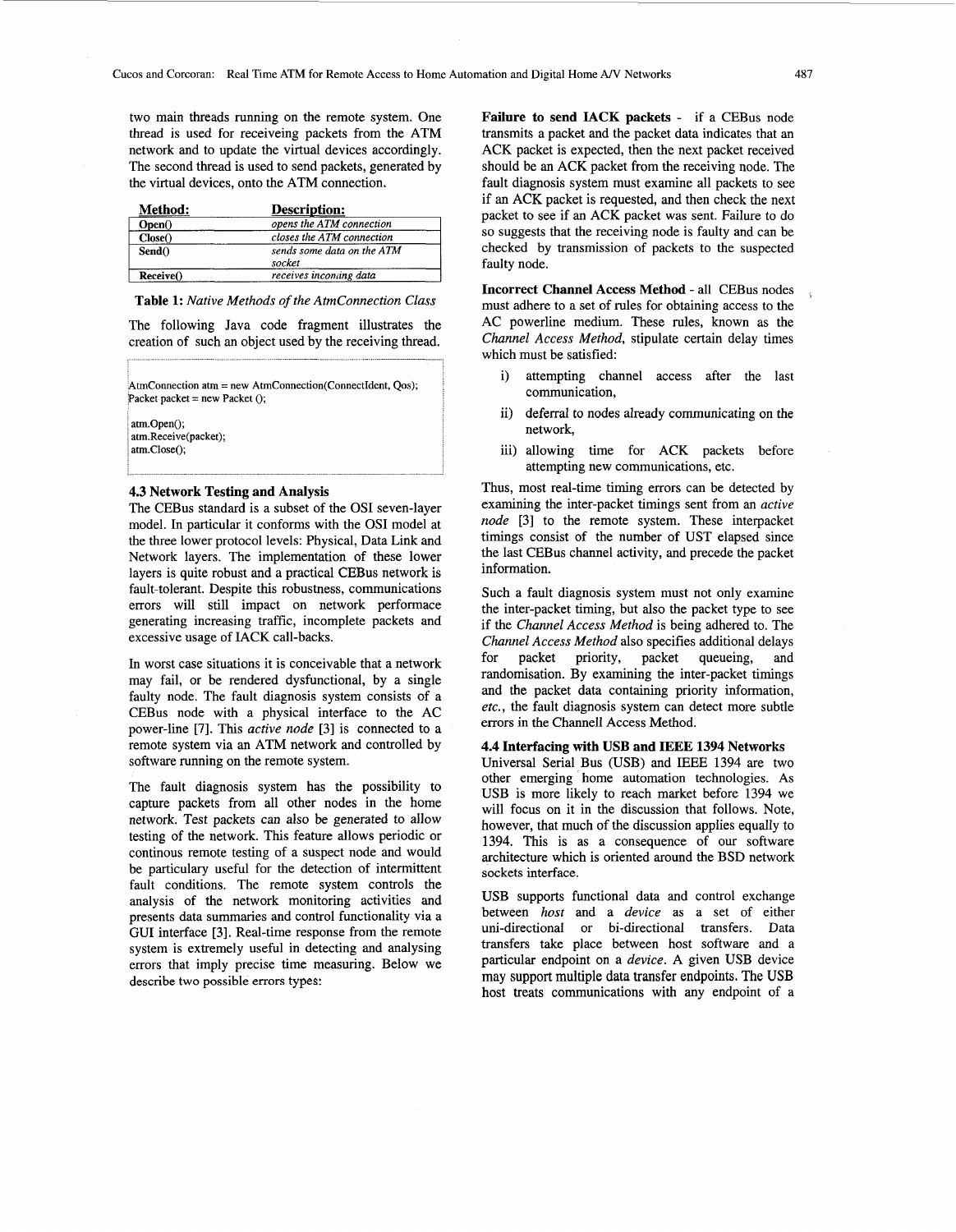*device* independenly from any other endpoint. Such associations between the host software and a *device*  endpoint are called *pipes.* 

As an example, a given *USB device* could have an endpoint which would support a *pipe* for transporting data *to* the *device* and another endpoint which would support a pipe for transporting data *from* the *device. Pipes* have associations of data bandwidth, transfer service type, and endpoint characteristics like directionallity and buffer size. *Pipes* come into existence when a USB device is configured.



**Fig 9:** *Interfaceing USB* & *ATM* 

The USB architecture comprehends four basic types of data transfers:

- *0 Control transfers* that are used to configure a device at attach time and can be used for other device specific purposes
- *0 Bulk data transfers* which are generated or consumed in relatively large and bursty quantities and has wide dynamic latitude in transmission constrains.
- *0 Interrupt data transfers* such as characters or coordinates with human perceptible echo or feedback response characteristics.

*Isochronous or streaming real time data transfers*  which occupy a prenegotiated amount of USB bandwidth with a prenegotiated delivery latency.

Any given *pipe* supports exactly one of the types of transfers described above.

The idea is to create a **ATM** connection (between the USB host and the remote client) with required traffic parameters for every USB pipe existing between the USB host and the USB devices. This implementation can be readily achieved using a multi-socket extension of our *daemon* program *SIOd,* as shown in **Fig 9.** The same applies to 1394 networks.

### **5. Conclusions** & **Findings**

In this paper we show the potential advantages of accessing a home automation network via an ATM connection. Such a system can provide real-time access and control services to the home from remote locations over an ATM based wide area network (WAN).

Significant potential exists to apply such technology to the development of added-value services for the next generation of consumer electronic products for the home.

#### **References**

- **[l]** Desbonnet, J., Corcoran P.M., and Lusted, K, "CEBus Network Access via the World-Wide Web", IEEE Trans. Consumer Electronics, Aug. 1996
- [2] Corcoran P.M., and Desbonnet, J. "A CEBus/Internet Gateway.", IEEE Intl. Conf. Consumer Electronics, Chicago, June. 1997
- **[3]** Corcoran, P.M., Lusted, K., Humbourg, K, and Nolan, P., "An Active-Node Fault Diagnosis System for CEBus Networks", IEEE International Conference on Consumer Electronics, Chicago, June 1995.
- [4] Almesberger, W., "Linux ATM API", Internet Draft **<ftp://lrcftp/epfl.ch/pub/linux/atm/api>,** july 1996.
- [5] Almesberger, W., "Linux ATM internal signaling protocol", Internet Draft, july 1996.
- [6] Almesberger, W., "ATM on Linux", Internet Draft **ftp:/flrcftp.epfl.ch/pubflinux/atm/papers/a~-on-linux.ps.gz,**  March 1996.
- *[7]* EIA Home Automation System (CEBus) Interim Standard IS-60, Vol.1, Parts 1,7,8, EIA, June 29, 1992.